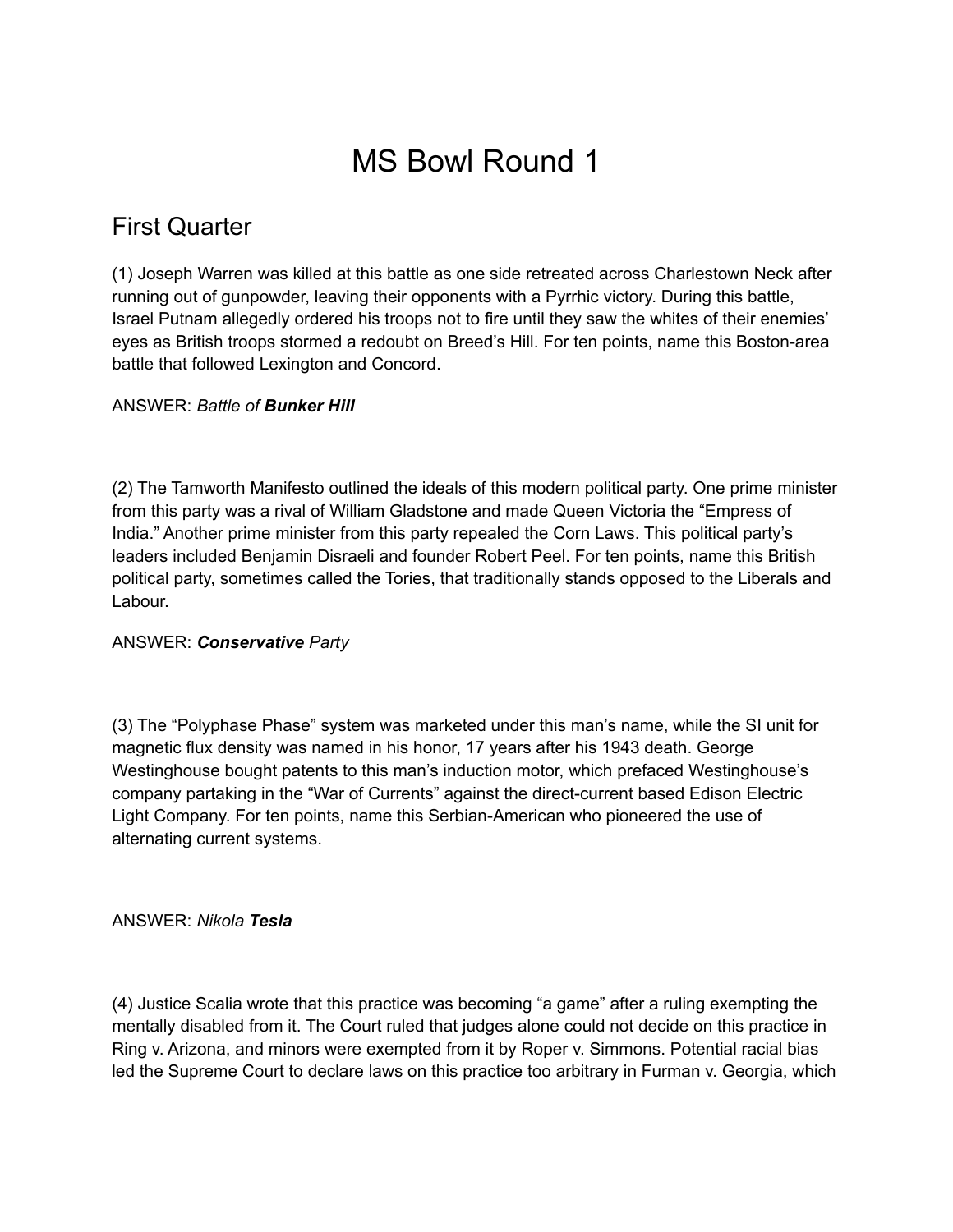was later overturned. For ten points, name this practice of executing those convicted of serious crimes.

## ANSWER: **C***apital Punishment* (accept Death Penalty or equivalents)

(5) Dwight Evans spent all but one year of his career with this team, which fielded three generations of Hall of Fame left fielders in Jim Rice, Carl Yastrzemski, and "The Kid." Pedro Martinez moved to this team from the Montreal Expos and helped the team end its championship drought of 86 years, allegedly caused by the team's sale of Babe Ruth to a certain rival team based in New York. For ten points, name this Major League baseball team that plays its home games in Fenway Park.

## ANSWER: *Boston Red Sox*

(6) Thomas Allen's song "Low Bridge" focuses on this structure whose creation was overseen by the "father of American Civil Engineering," Benjamin Wright. Concerns arose that erosion of the Adirondack Mountains might damage this structure, which, in 1823, allowed laborers to reach the Niagara Escarpment. Containing thirty-four locks, this structure was originally traversed by long, thin vehicles known as packet boats at speeds under 5 miles an hour. For ten points, name this New York canal.

# ANSWER: *Erie Canal*

(7) This man was forced to respond to the rebellion of Luis Mena by beginning a twenty year military intervention in Nicaragua. This man notably used a "Saxbe fix" to hire Philander Knox as his Secretary of State, appointing him to carry out "Dollar diplomacy." This Republican split votes with the Bull Moose party's Teddy Roosevelt in 1912, allowing Woodrow Wilson to become president. For ten points, name this man, the only person to serve both as president and Supreme Court justice.

#### ANSWER: *William Howard Taft*

(8) The fisherman Dictys took in this man and his mother after they were cast to sea in a wooden chest. This man received a magic wallet from Hermes and an invisibility helm from Hades. Grandfather to both Heracles and Helen of Troy, during one quest, this son of Danae stole a shared eye from the Gray Sisters. After killing a sea monster, this hero married Andromeda. For ten points, name this Greek hero who used a reflective shield during his slaying of Medusa.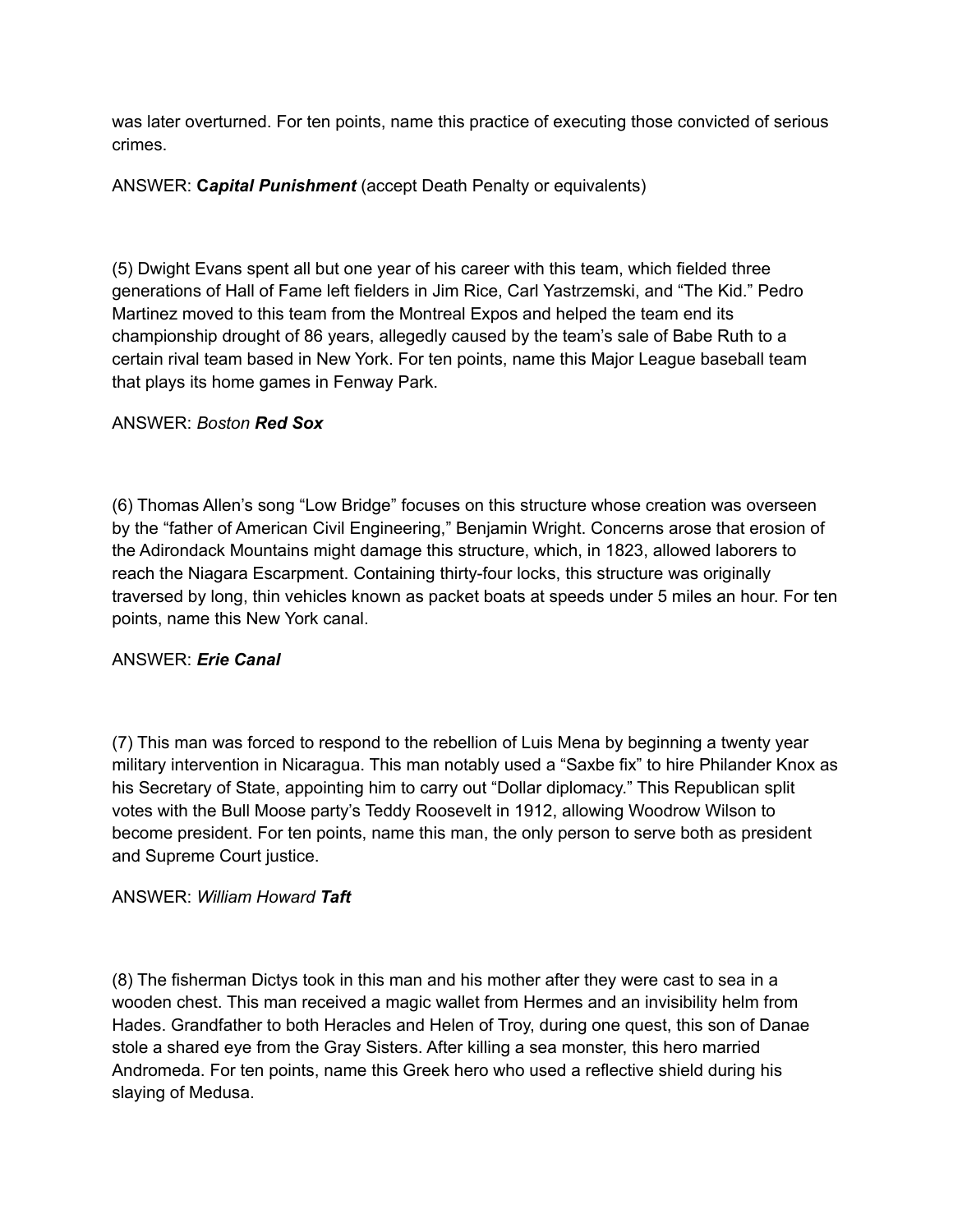ANSWER: *Perseus*

# Second Quarter

(1) The first European to inhabit what would become this city was Portuguese merchant Juan Rodriguez. Peter Minuit legendarily purchased the land for this city from the Lenape [LEN-ah-peh] for 24 dollars worth of glass beads. Richard Nicholls captured this city from Director-General Peter Stuyvesant, and renamed this city from New Amsterdam to its present name. For ten points, name this city where traders founded a stock exchange under a buttonwood tree at Wall Street, which is on Manhattan Island.

#### ANSWER: *New York City* (accept New Amsterdam before mentioned)

BONUS: Henry Hudson's rediscovery of New York Harbor occurred while searching for what sea route from the Atlantic to the Pacific?

#### ANSWER: *Northwest Passage*

(2) This battle took place on a plain where the invading army attacked on the advice of the exiled Athenian tyrant Hippias. Prior to this battle, a request for aid was sent to Sparta, but due to the Carneia festival, the Spartans did not arrive until after this battle was over. In this battle, one thousand hoplites from Plataea reinforced the Athenians who were led by ten generals including Miltiades. For ten points, name this battle that thereafter named a distance race, the same length as the route run by the messenger Pheidippides.

#### ANSWER: *Battle of Marathon*

BONUS: The Persian king during the Battle of Marathon was this man, the third King of Kings of the Achaemenid Empire and the father of Xerxes the Great.

ANSWER: *Darius I* (accept Darius the Great)

(3) With a name from the Greek for "able to choose," one of these groups called the Lollards was created by John Wycliffe. A campaign led by Simon de Montfort targeted one of these groups in Toulouse, while another of these groups formed defensive squares with their wagons in battle. Examples of these groups include the Hussites, who were condemned at the Council of Constance, and the Cathars, who were attacked during the Albigensian Crusade. For ten points, name these historical groups that were persecuted for rejecting core Catholic beliefs.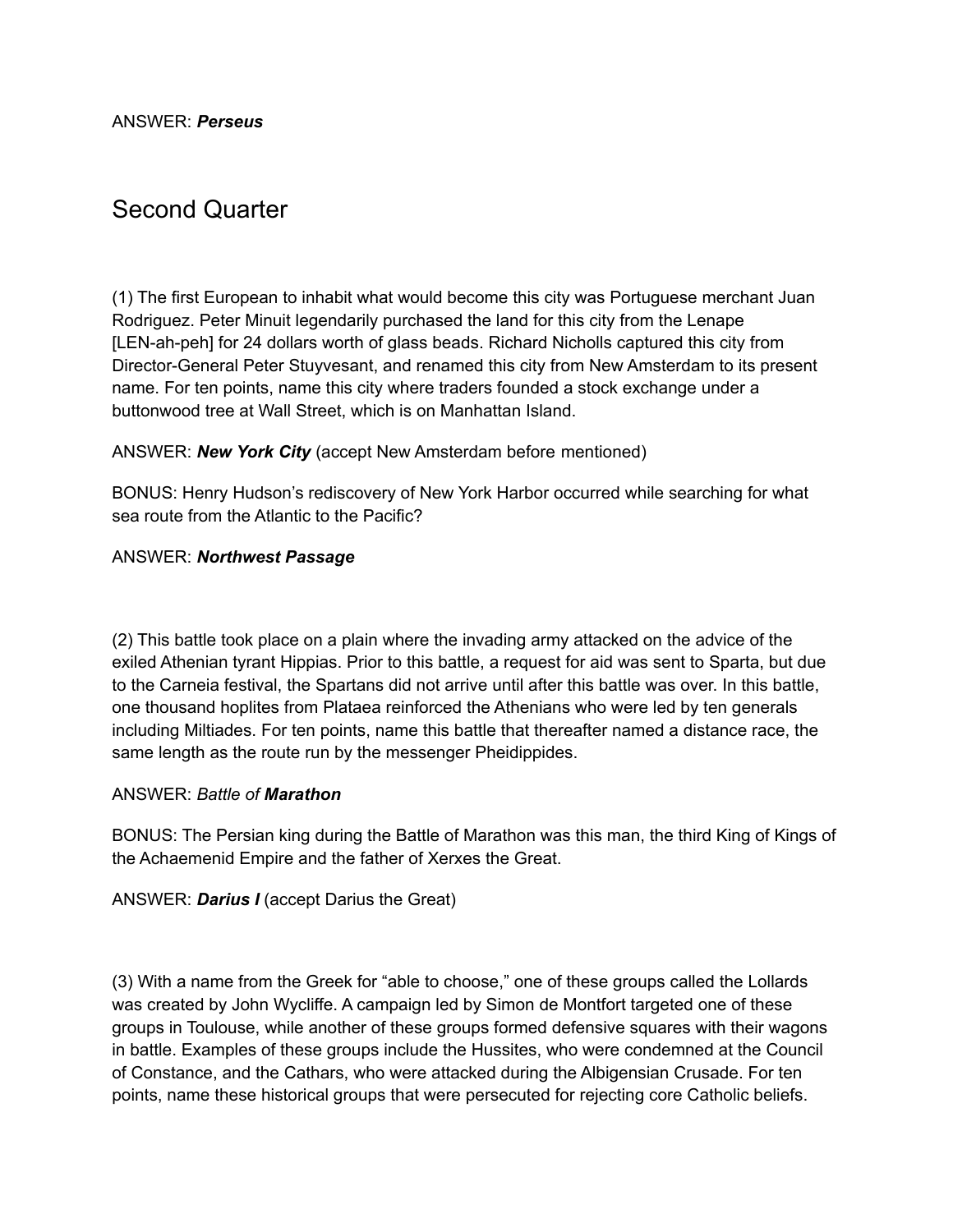## ANSWER: *Heretics* (accept word forms)

BONUS: The Hussites were based in Bohemia, the site of which is now found in what modern nation?

# ANSWER: *Czech Republic* (do not accept Czechoslovakia, accept Czechia)

(4) A 1958 film about this battle starring John Mills and Richard Attenborough was partly based on the novel The Big Pick-Up. Another film about this battle was shot using very little CGI and twenty "Little Ships" which actually participated in this battle. That film about this battle, which was split into three sections named "The Sea," "The Air," and "The Mole," starred Harry Styles and is widely considered to be the best work of its director Christopher Nolan. For ten points, name this battle during which British and French forces were evacuated from France.

## ANSWER: *Battle of Dunkirk*

BONUS: The Battle of Dunkirk occurred in this year, the same year as the Battle for the Hague, the Battle of Zeeland, and the beginning of the Battle of Britain.

ANSWER: *1940*

(5) This country failed to capture Tangier after its King Edward's brother encouraged him to attack the city from Ceuta. Rulers from this country's House of Aviz sponsored Bartolomeu Dias's expedition to the Cape of Good Hope and Vasco da Gama's voyage to India. Along with Spain, this country signed the Treaty of Tordesillas, dividing up much of the New World. For ten points, name this country, whose Age of Discovery began in Lisbon.

# ANSWER: *Portugal* (or Portuguese Empire)

BONUS: This son of John I of Portugal is considered the instigator of the Portuguese Age of Discovery.

# ANSWER: *Prince Henry the Navigator*

(6) In one novel written in this language, Marius joins the Friends of the ABC. In another novel originally written in this language, Athos, Porthos, and Aramis form the title group, who adopt the motto "All for one, one for all." The Three Musketeers was originally written in it, as was a novel where the gypsy Esmeralda is rescued by the deformed Quasimodo. For ten points, name this language which Victor Hugo used to pen Les Miserables [lay mee-zah-RAH-bluh] and The Hunchback of Notre Dame.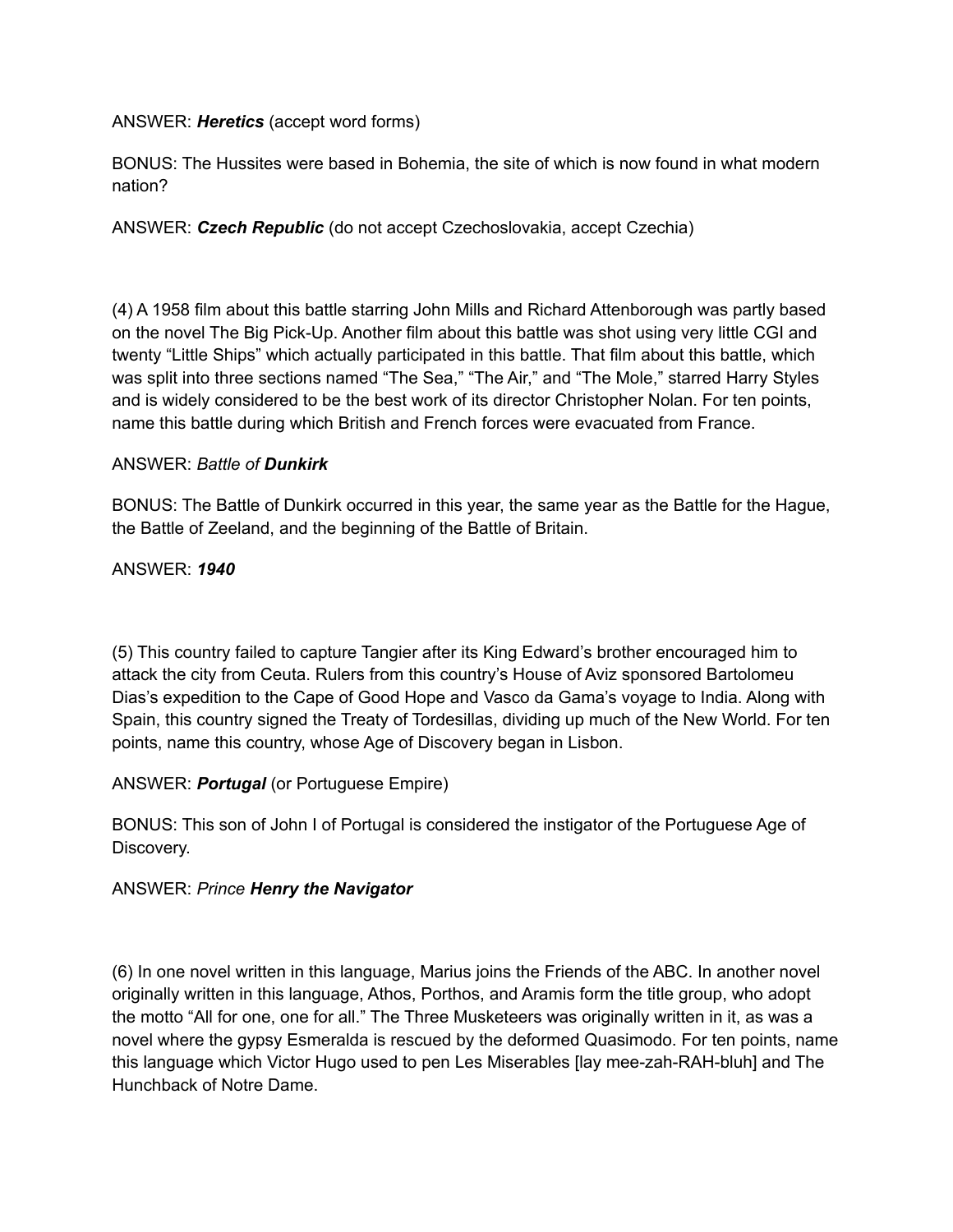#### ANSWER: *French*

BONUS: Another author who wrote in French, Jules Verne, is known as the "Father" of this speculative genre, as exemplified by his books Journey to the Center of the Earth and Twenty Thousand Leagues Under the Sea?

#### ANSWER: *Science fiction* (accept sci-fi)

(7) After this man arbitrated for Paraguay to receive what is now sixty percent of the nation, a department in Paraguay was named in his honor. During his time with Ohio's 23rd Regiment in the Civil War, this man was wounded at the Battle of South Mountain and served alongside another future president, William McKinley. He was the first man to win three elections as Governor of Ohio but required a little assistance from Congress to win election to higher office. For ten points, who ended Reconstruction upon becoming President after the Compromise of 1877?

#### ANSWER: *Rutherford B. Hayes*

BONUS: Hayes was awarded twenty disputed electoral votes as part of the Compromise of 1877, thus defeating what Democrat Presidential candidate?

#### ANSWER: *Samuel J. Tilden*

(8) One piece by this composer was based on a poem by Friedrich Schiller and was unusual for its length and its use of a choral section. After learning Napoleon crowned himself emperor, this man changed the nickname of his third symphony to Eroica. The first four notes of his fifth symphony inspired the "V for Victory" symbol used to show Allied support during World War Two. For ten points, name this deaf composer whose Ninth Symphony includes a setting of "Ode to Joy."

#### ANSWER: *Ludwig van (or von) Beethoven*

BONUS: Beethoven's Piano Sonata No. 14 is commonly known by this nickname. Ludwig Rellstab gave it this nickname in 1832 after viewing a reflection in Lake Lucerne.

ANSWER: *Moonlight Sonata*

Third Quarter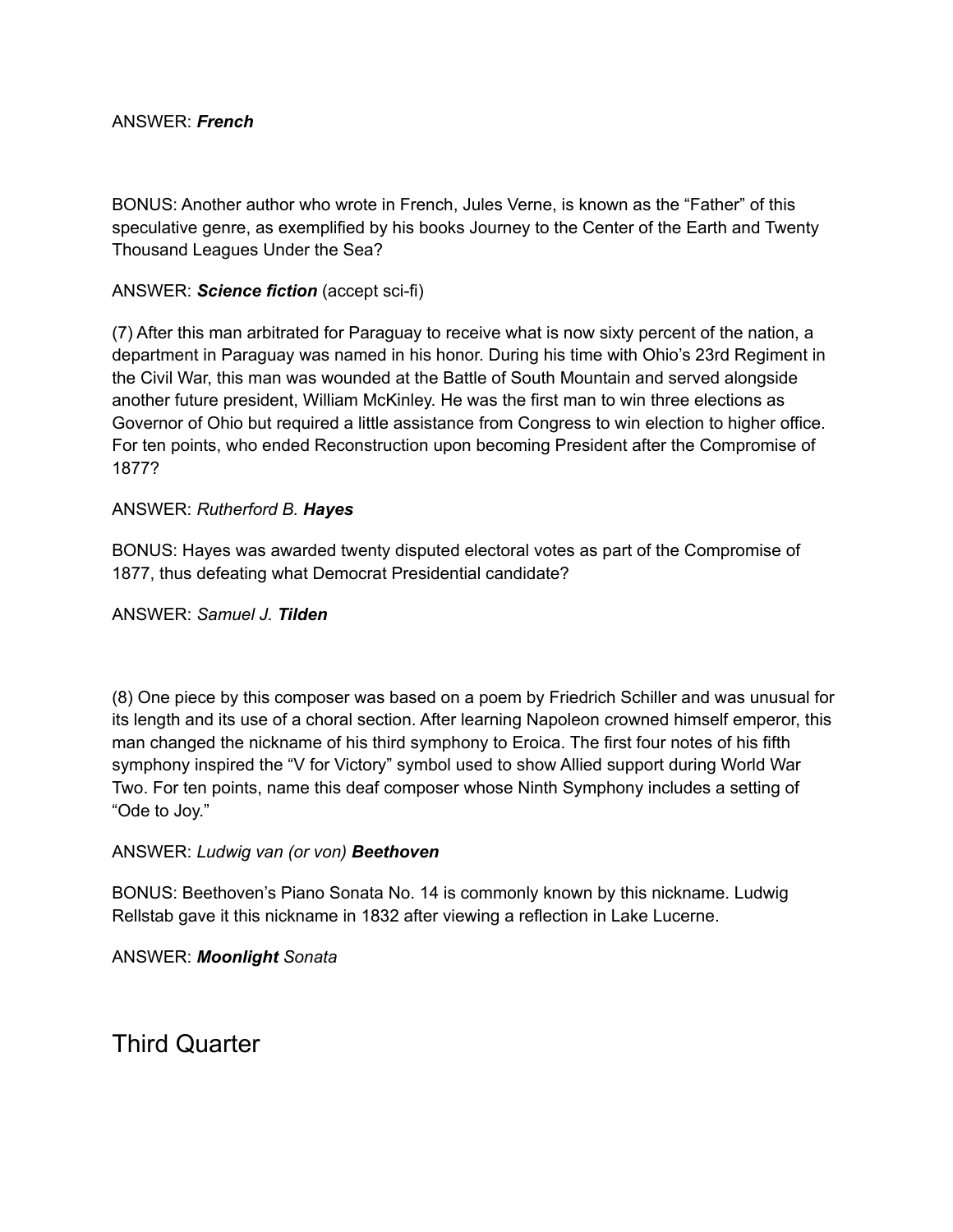The categories are . . .

- 1. Presidency of John Adams
- 2. Battle of the Bulge
- 3. Polar exploration

Presidency of John Adams

Name the...

(1) Man for whom he served as Vice President

#### ANSWER: *George Washington*

(2) Republican he defeated to win the presidency

ANSWER: *Thomas Jefferson*

(3) Election year in which he defeated that man

#### ANSWER: *1796*

(4) Undeclared naval war with France fought largely in the Caribbean during Adams's administration

#### ANSWER: *Quasi-War*

(5) Set of 1798 laws he passed restricting freedom of speech and delaying the time before an immigrant could become a citizen

ANSWER: *Alien and Sedition Acts* (prompt if only one is given)

(6) Resolution drafted by James Madison to counter that legislation

ANSWER: *Virginia Resolution* (accept Kentucky and Virginia Resolutions, in any order)

Battle of the Bulge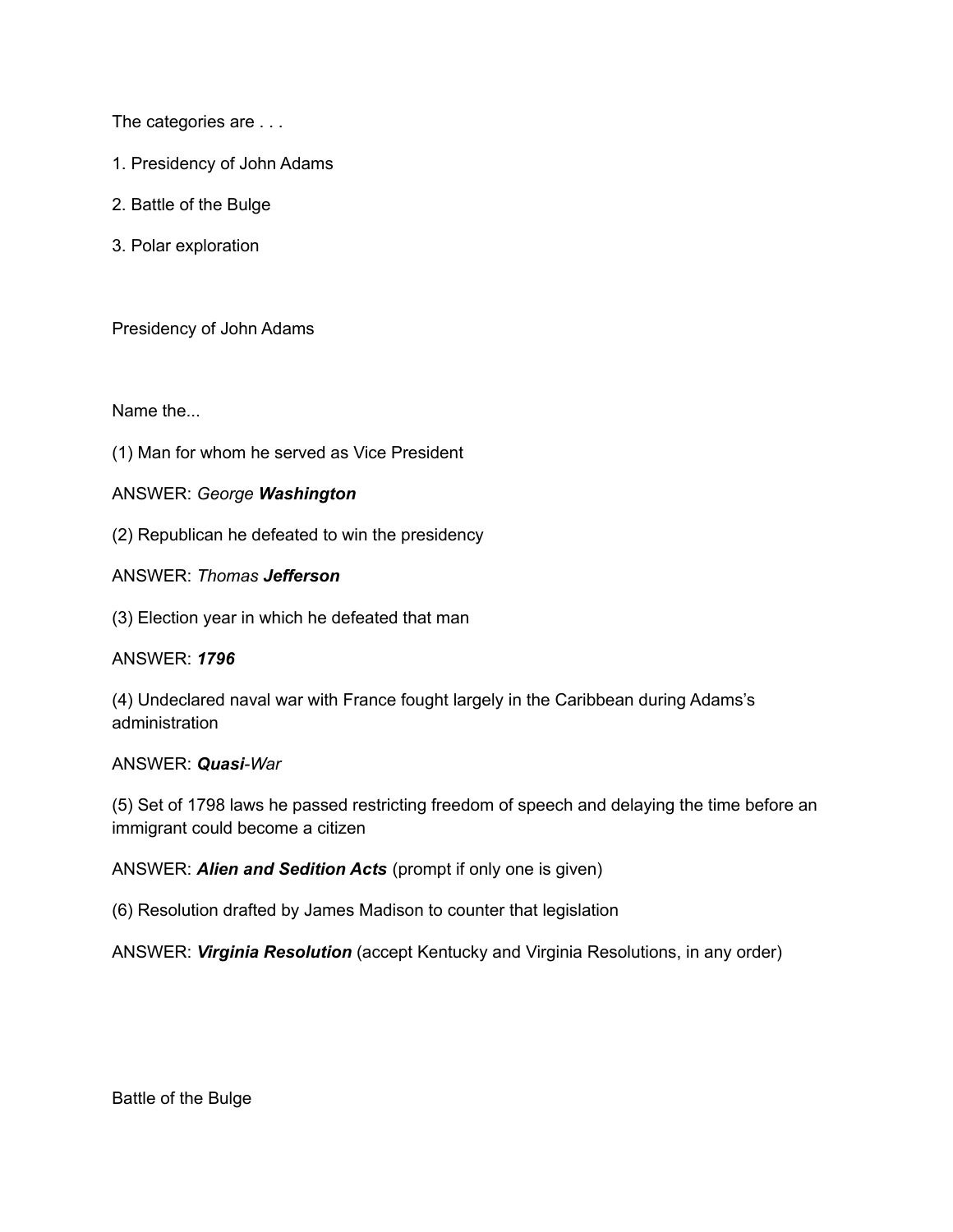Name the...

(1) Country that launched their final major offensive to begin the battle

ANSWER: *Nazi Germany* (accept Deutschland)

(2) Supreme Allied Commander during the battle who later became President of the United **States** 

ANSWER: *Dwight D(avid) "Ike" Eisenhower*

(3) Colorful commander of the U.S. Third Army who led the counterattack that relieved the 101st Airborne

ANSWER: George S. *Patton* III (accept George S. Patton Jr.)

(4) Heavily forested region of Belgium and Luxembourg where the battle took place

## ANSWER: *Ardennes Forest*

(5) British commander who took charge of the northern half of the defense during this battle

ANSWER: *Bernard Law Montgomery*

(6) Besieged key road junction defended by the 101st Airborne Division during this battle

ANSWER: *Bastogne*

Polar exploration

Name the...

(1) Icy continent where the South Pole is located

#### ANSWER: *Antarctica*

(2) Norwegian explorer who led the first expedition to reach the South Pole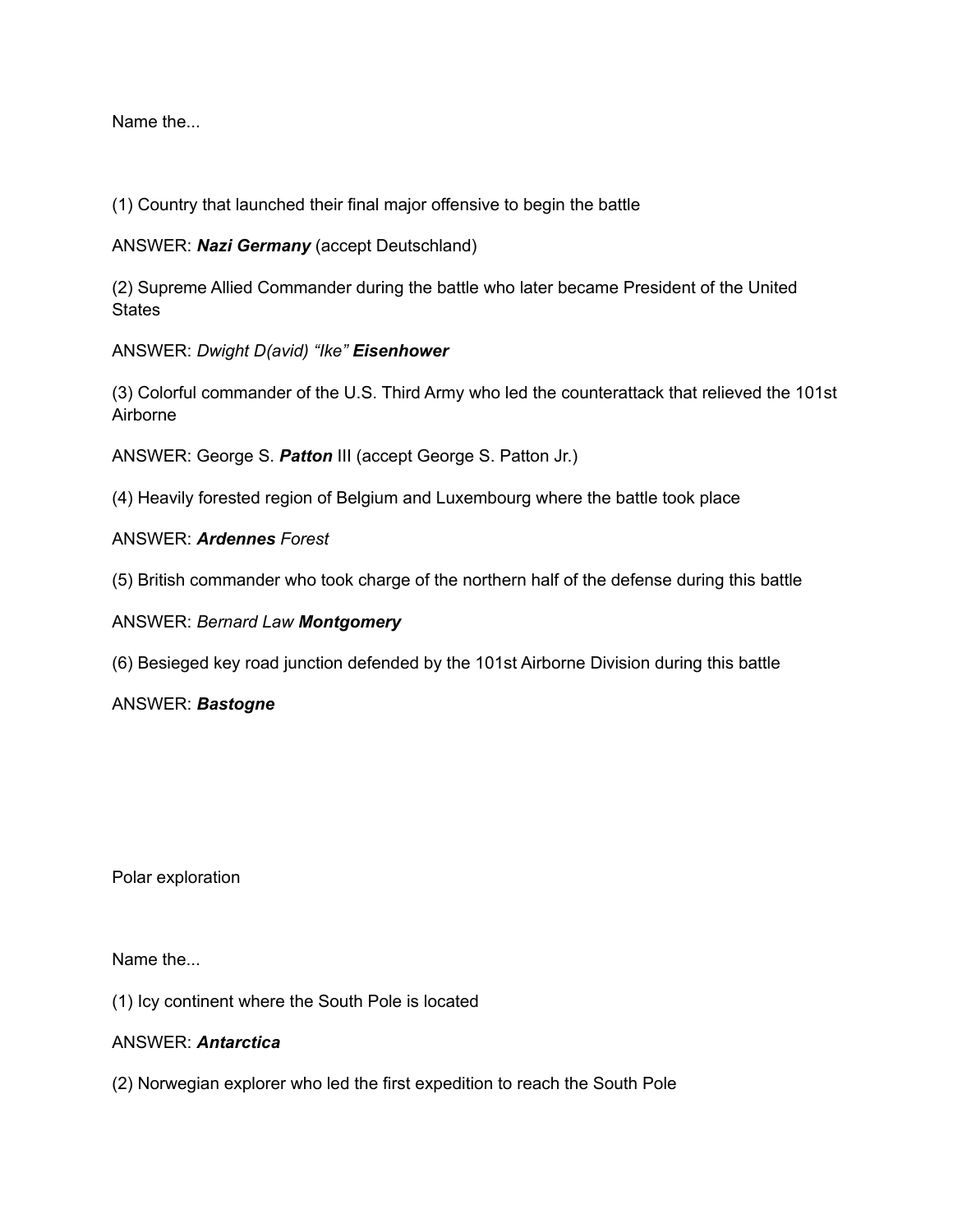#### ANSWER: *Roald Amundsen*

(3) British explorer who died while returning from the South Pole after a failed rendezvous with dog teams

ANSWER: *Robert F(alcon) Scott*

(4) Explorer whose ship Endurance was crushed by ice, forcing a journey aboard lifeboats to South Georgia

#### ANSWER: *Ernest Shackleton*

(5) American companion of Matthew Henson on the first expedition to reach the North Pole

#### ANSWER: *Robert Peary*

(6) American nuclear submarine which made the first submerged transit of the North Pole

ANSWER: *USS Nautilus*

# Fourth Quarter

(1) **One politician described this law as a "title page to a great, tragic volume." John Taylor and Jesse Thomas introduced many parts of this law that was described as a (+) "Fire bell in the night" by Thomas Jefferson. James Tallmadge attempted to add a proposal to this law that would have made children of slaves free after the age of 25. This law led to the (\*)** formation of Maine as a free state and was declared unconstitutional in Dred Scott v. Sanford. For ten points, name this 1820 law that allowed slavery above the 36-30 line.

# ANSWER: *Missouri Compromise*

(2) **In this modern-day country, the 21 Demands of MKS were hung on Ostrow Island in August, 1980. A leader of this nation declared martial law at least partially in response to a (+) strike orchestrated by a union founded in Lenin Shipyard. One president of this nation won the 1983 Nobel Peace Prize based on his work founding the (\*)** Solidarity trade union in Gdansk. For ten points, name this country where president Lech Walesa was the first democratically elected leader to govern from Warsaw.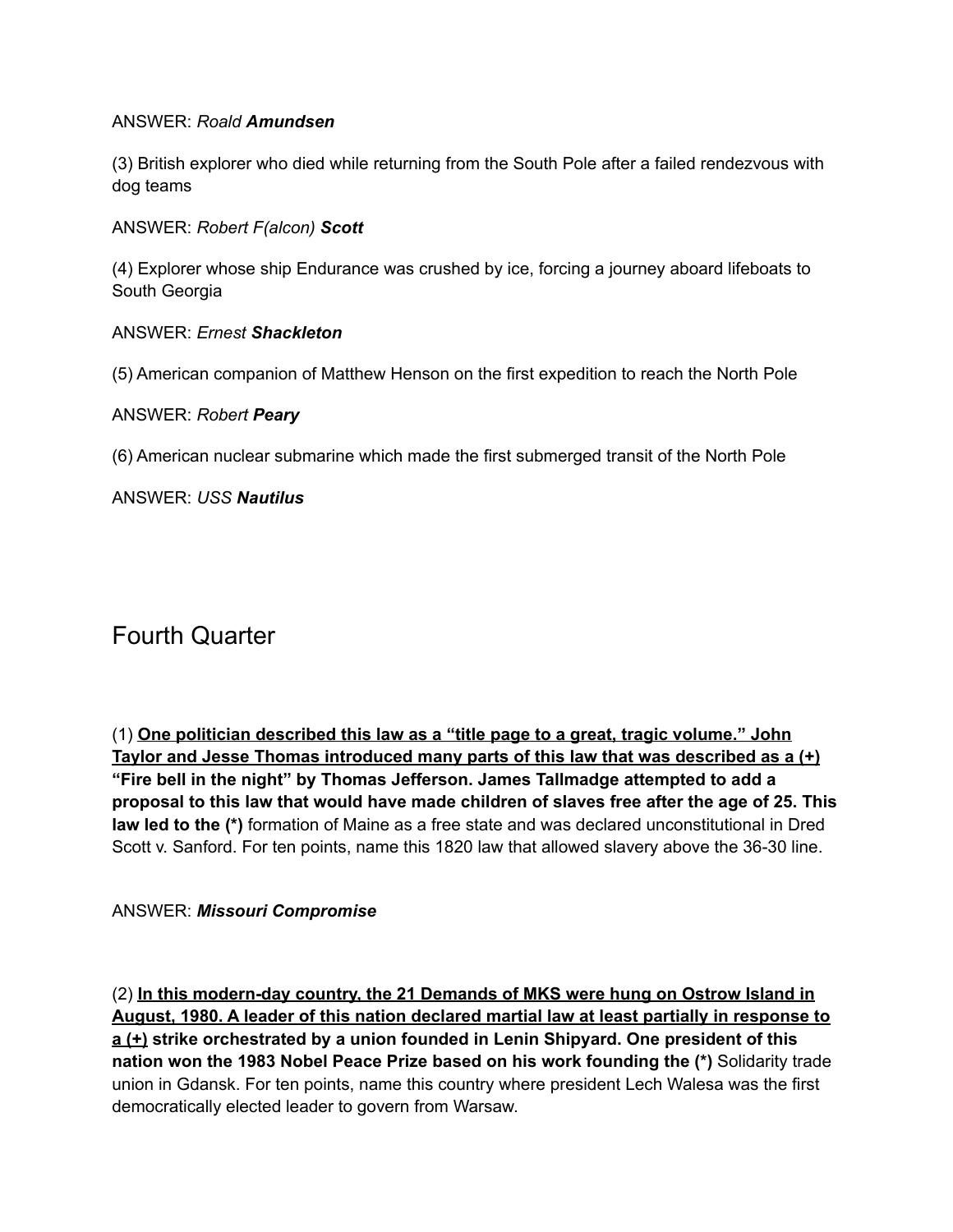(3) **A kingdom ruled by people of this ethnic group was first described by William Elliot Griffis using the term "hermit kingdom" to describe their isolationist policy. These people repelled an invasion led by (+) Toyotomi Hideyoshi under the leadership of Yi Sun-sin. King Sejong the Great, a ruler from the Joseon dynasty. introduced the phonetic alphabet used by these people, (\*)** Hangul. For ten points, name these people who mainly live in one of two namesake countries that have capitals at Pyongyang and Seoul.

ANSWER: *Koreans* (accept Joseonminjok before mentioned, accept Hanminjok)

(4) **This man boasted that defeating the British would be as easy as eating breakfast. This man refused to reinforce La Haye Sainte, and his cannons were nullified by the reverse slope defense. A fatal charge by (+) Marshal Ney against retreating Englishmen was ordered by this man. This man deployed his troops from Plancenoit in order to capture Hougoumont but was hampered by the late arrival of Gebhard von Blucher at this man's (\*)** final defeat. For ten points, name this Frenchman who died 1200 miles off the west coast of Africa on the island of Saint Helena.

ANSWER: *Napoleon Bonaparte*

(5) **This man won the Mallian campaign, personally killing their leader but sustaining a nearly fatal arrow wound in the process. Previously, this man had defeated Ariobarzanes at the Battle of the Persian Gates and Batis at the Siege of (+) Gaza. This man led the charge which won the Battle of Chaeronea, and his other victories include the Battle of the Granicus River, the Battle of Issus, and the Battle of (\*)** Gaugamela, where he defeated King Darius III of Persia and brought an end to the Persian empire. For ten points, name this Macedonian conqueror.

ANSWER: *Alexander the Great* (accept Alexander III of Macedon)

(6) **In one number, this character tells another "you're driving me to homicide" because he has not seen his wife in six months. In another, this character is told about "how the speculators won" and "how the war vets lost" in the Off-Broadway version of (+) "What'd I Miss." In "Washington on Your Side", this character vows to "show these Federalists what they're up against" with James Madison and (\*)** Aaron Burr. For ten points, name this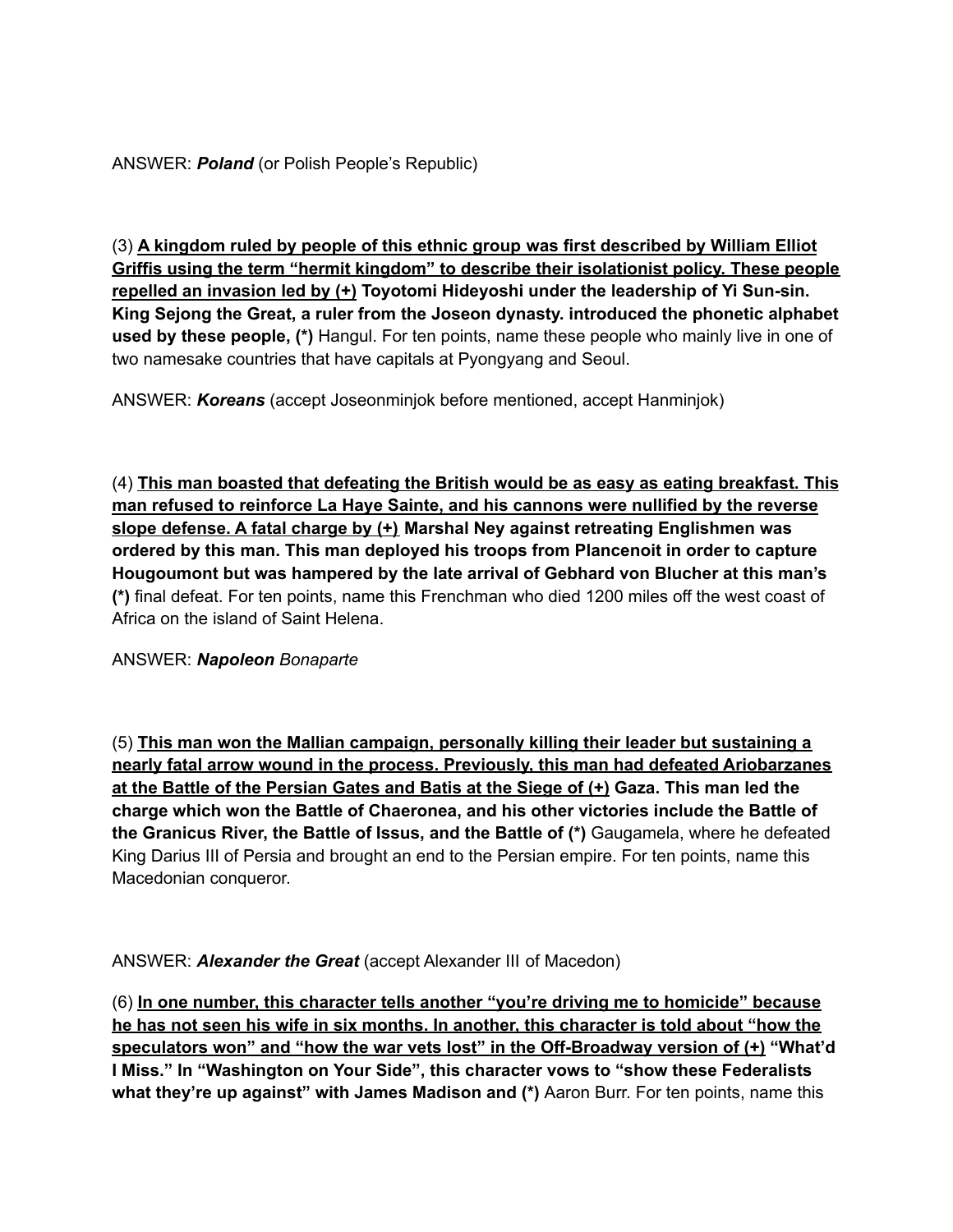character from 1776 and Hamilton whose running mate was Aaron Burr in the Election of 1800 in which he was elected the third U.S. president

ANSWER: *Thomas Jefferson*

(7) **A monument displaying a boot belonging to this man honors his best known victory, though he was less successful leading a siege of Quebec during which his leg was severely injured for the first time. This man was forced to flee aboard the ship (+) Vulture after meeting with Major John Andre, an action prompted by this man's anger that he had not received credit for helping (\*)** win the Battle of Saratoga. For ten points, name this general who planned to transfer Fort Ticonderoga to the British, whose name is now a synonym for "traitor."

ANSWER: *Benedict Arnold*

(8) **While flying above this feature in 1956, TWA and United Airlines planes crashed in mid-air. A tribe known for inhabiting this region has a name translating as "blue-green water people." Before becoming a Senator, Ralph (+) Cameron improved a hiking path along this feature that became known as the Bright Angel Trail. The Hopi House is located on the South Rim of this feature that is formed by the Kaibab Limestone. John (\*)** Wesley Powell's expedition down the Colorado River took him through the entire length of, for ten points, what natural feature in Arizona?

# ANSWER: *Grand Canyon*

# Extra Question

Only read if you need a backup or tiebreaker!

(1) **Robert Hunter and Ken Kesey were among those to volunteer to take LSD for experiments conducted by this organization. Those experiments were part of a mind control program this organization ran called (+) MK-ULTRA. During the Eisenhower administration, this organization was headed by a man who planned coups in Guatemala and Iran against communists together with his brother, the Secretary of (\*)** State, John Foster Dulles. For ten points, name this organization whose directors have included Allen Dulles, George Tenet, and George H.W. Bush, whose agents collect intelligence outside the United States.

# ANSWER: *Central Intelligence Agency*